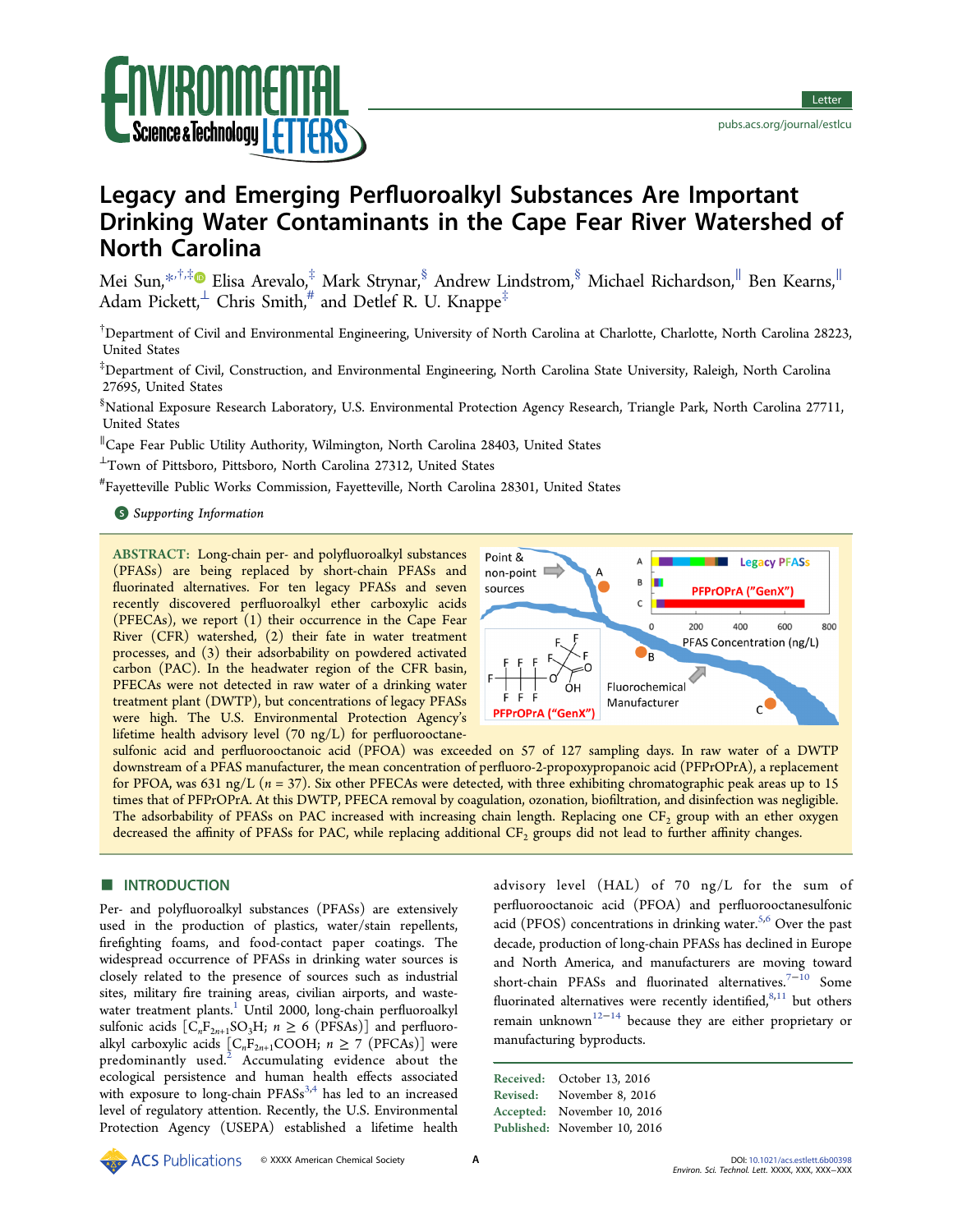One group of fluorinated alternatives, perfluoroalkyl ether carboxylic acids (PFECAs), was recently discovered in the Cape Fear River (CFR) downstream of a PFAS manufacturing facility.<sup>11</sup> Identified PFECAs included perfluoro-2-methoxyacetic acid (PFMOAA), perfluoro-3-methoxypropanoic acid (PFMOPrA), perfluoro-4-methoxybutanoic acid (PFMOBA), perfluoro-2-propoxypropanoic acid (PFPrOPrA), perfluoro- (3,5-dioxahexanoic) acid (PFO2HxA), perfluoro(3,5,7-trioxaoctanoic) acid (PFO3OA), and perfluoro(3,5,7,9-tetraoxadecanoic) acid (PFO4DA) (Table S1 and Figure S1). The ammonium salt of PFPrOPrA is a known PFOA alternative<sup>15</sup> that has been produced since 2010 with the trade name "GenX". To the best of our knowledge, the only other published PFECA occurrence data are for PFPrOPrA in Europe and China,<sup>15</sup> and no published data about the fate of PFECAs during water treatment are available. Except for a few studies (most by the manufacturer),<sup>16−20</sup> little is known about the toxicity, pharmacokinetic behavior, or environmental fate and transport of PFECAs.

The strong C−F bond makes PFASs refractory to abiotic and biotic degradation, $21$  and most water treatment processes are ineffective for legacy PFAS removal.22−<sup>27</sup> Processes capable of removing PFCAs and PFSAs include nanofiltration,<sup>28</sup> reverse osmosis, $25$  ion exchange, $28,29$  and activated carbon adsorption, $28,29$  with activated carbon adsorption being the most widely employed treatment option.

The objectives of this research were (1) to identify and quantify the presence of legacy PFASs and emerging PFECAs in drinking water sources, (2) to assess PFAS removal by conventional and advanced processes in a full-scale drinking water treatment plant (DWTP), and (3) to evaluate the adsorbability of PFASs on powdered activated carbon (PAC).

## ■ MATERIALS AND METHODS

Water Samples. Source water of three DWTPs treating surface water in the CFR watershed was sampled between June 14 and December 2, 2013 (Figure S2). Samples were collected from the raw water tap at each DWTP daily as either 8 h composites (DWTP A, 127 samples) or 24 h composites (DWTP B, 73 samples; DWTP C, 34 samples). Samples were collected in 250 mL HDPE bottles and picked up (DWTPs A and B) or shipped overnight (DWTP C) on a weekly basis. All samples were stored at room temperature until they were analyzed (within 1 week of receipt). PFAS losses during storage were negligible on the basis of results of a 70 day holding study at room temperature. On August 18, 2014, grab samples were collected at DWTP C after each unit process in the treatment train [raw water ozonation, coagulation/flocculation/sedimentation, settled water ozonation, biological activated carbon (BAC) filtration, and disinfection by medium-pressure UV lamps and free chlorine]. Operational conditions of DWTP C on the sampling day are listed in Table S2. Samples were collected in 1 L HDPE bottles and stored at room temperature until they were analyzed. On the same day, grab samples of CFR water were collected in six 20 L HDPE carboys at William O. Huske Lock and Dam downstream of a PFAS manufacturing site and stored at 4 °C until use in PAC adsorption experiments (background water matrix characteristics listed in Table S3).

Adsorption Experiments. Adsorption of PFASs by PAC was studied in batch reactors (amber glass bottles, 0.45 L of CFR water). PFECA adsorption was studied at ambient concentrations (∼1000 ng/L PFPrOPrA, chromatographic peak areas of other PFECAs being approximately 10−800%

of the PFPrOPrA area). Legacy PFASs were present at low concentrations  $(\langle 40 \nvert n\text{g/L})$  and spiked into CFR water at ∼1000 ng/L each. Data from spiked and nonspiked experiments showed that the added legacy PFASs and methanol (1  $ppm_v$ ) from the primary stock solution did not affect native PFECA removal. A thermally activated, wood-based PAC (PicaHydro MP23, PICA USA, Columbus, OH; mean diameter of 12  $\mu$ m, BET surface area of 1460 m<sup>2</sup>/g)<sup>30</sup> proven to be effective for PFAS removal in a prior study<sup>29</sup> was used at doses of 30, 60, and 100 mg/L. These doses represent the upper feasible end for drinking water treatment. Samples were taken prior to and periodically after PAC addition for PFAS analysis. PFAS losses in PAC-free blanks were negligible.

PFAS Analysis. Information about analytical standards and liquid chromatography−tandem mass spectrometry (LC−MS/ MS) methods for PFAS quantification is provided in the Supporting Information.

#### ■ RESULTS AND DISCUSSION

Occurrence of PFASs in Drinking Water Sources. Mean PFAS concentrations in source water of three DWTPs treating surface water from the CFR watershed are shown in Figure 1.



Figure 1. Occurrence of PFASs at drinking water intakes in the CFR watershed. Concentrations represent averages of samples collected between June and December 2013. Individual samples with concentrations below the quantitation limits (QLs) were considered as 0 when calculating averages, and average concentrations below the QLs were not plotted.

In communities A and B, only legacy PFASs were detected (mean  $\Sigma$ PFAS of 355 ng/L in community A and 62 ng/L in community B). Detailed concentration data are shown in Table S6 and Figure S3. In community A, PFCAs with four to eight total carbons, perfluorohexanesulfonic acid (PFHxS), and PFOS were detected at mean concentrations above the quantitation limits (QLs). During the 127 day sampling campaign, the sum concentration of PFOA and PFOS exceeded the USEPA HAL of 70 ng/L on 57 days. The mean sum concentration of PFOA and PFOS over the entire study period was 90 ng/L, with approximately equal contributions from PFOS (44 ng/L) and PFOA (46 ng/L). Maximum PFOS and PFOA concentrations were 346 and 137 ng/L, respectively. Similar PFOS and PFOA concentrations were observed in the same area in 2006, $31$  suggesting that PFAS source(s) upstream of community A have continued negative impacts on drinking water quality. Also, our data show that legacy PFASs remain as surface water contaminants of concern even though their production was recently phased out in the United States. It is important to note, however, that among the PFCAs that were measured in both 2006 and 2013 (PFHxA to PFDA), the PFCA speciation shifted from long-chain (∼80−85%  $C_nF_{2n+1}COOH$ ;  $n = 7-9$ ) in 2006 to short-chain (76%  $C_nF_{2n+1}COOH$ ;  $n = 5-6$ ) in 2013. In contrast, the PFSA speciation was dominated by PFOS in both 2006 and 2013.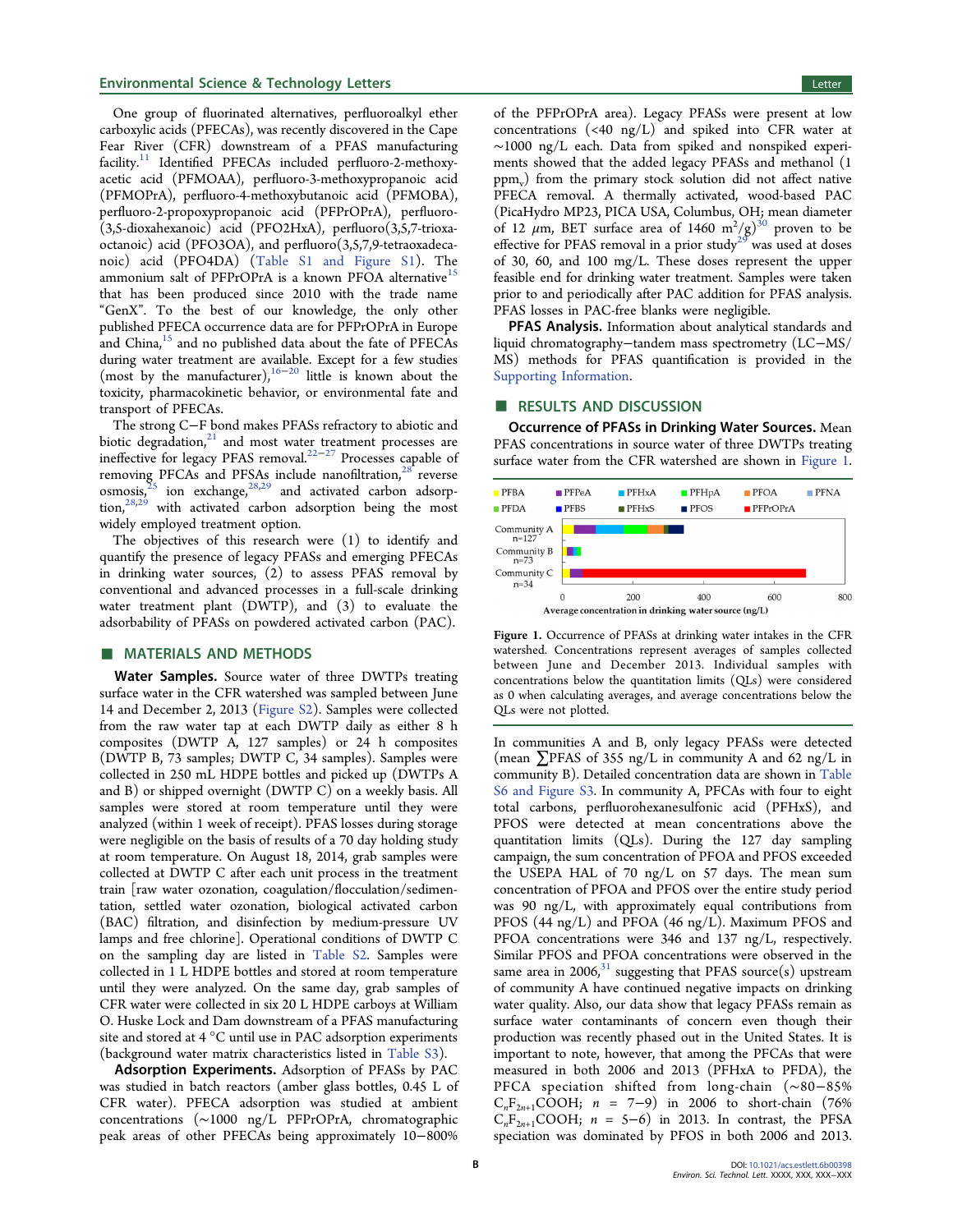Relating total PFAS concentration to average daily streamflow (Figure S4) illustrated a general trend of low PFAS concentrations at high flow, and high concentrations at low flow, consistent with the hypothesis of one or more upstream point sources.

In community B, perfluorobutanoic acid (PFBA) and perfluoropentanoic acid (PFPeA) were most frequently detected with mean concentrations of 12 and 19 ng/L, respectively. Mean PFOA and PFOS concentrations were below the QLs, and the maximum sum concentration of PFOA and PFOS was 59 ng/L. Lower PFAS concentrations in community B relative to community A can be explained by the absence of substantive PFAS sources between the two communities, dilution by tributaries, and the buffering effect of Jordan Lake, a large reservoir located between communities A and B.

In community C (downstream of a PFAS manufacturing site), only mean concentrations of PFBA and PFPeA were above the QLs. The relatively low concentrations of legacy PFASs in the finished drinking water of community C are consistent with results from the USEPA's third unregulated contaminant monitoring rule for this DWTP.<sup>32</sup> However, high concentrations of PFPrOPrA were detected (up to ∼4500 ng/ L). The average PFPrOPrA concentration (631 ng/L) was approximately 8 times the average summed PFCA and PFSA concentrations (79 ng/L). Other PFECAs had not yet been identified at the time of analysis. Similar to communities A and B, the highest PFAS concentrations for community C were also observed at low flow (Figure S4). Stream flow data were used in conjunction with PFPrOPrA concentration data to determine PFPrOPrA mass fluxes at the intake of DWTP C. Daily PFPrOPrA mass fluxes ranged from 0.6 to 24 kg/day with a mean of 5.9 kg/day.

Fate of PFASs in Conventional and Advanced Water Treatment Processes. To investigate whether PFASs can be removed from impacted source water, samples from DWTP C were collected at the intake and after each treatment step. Results in Figure 2 suggest conventional and advanced treatment processes (coagulation/flocculation/sedimentation, raw and settled water ozonation, BAC filtration, and disinfection by medium-pressure UV lamps and free chlorine) did not remove legacy PFASs, consistent with previous studies.22−<sup>26</sup> The data further illustrate that no measurable PFECA removal occurred in this DWTP. Concentrations of some PFCAs, PFSAs, PFMOPrA, PFPrOPrA, and PFMOAA may have increased after ozonation, possibly because of the oxidation of precursor compounds.<sup>25</sup> Disinfection with medium-pressure UV lamps and free chlorine (located between the BAC effluent and the finished water) may have decreased concentrations of PFMOAA, PFMOPrA, PFMOBA, and PFPrOPrA, but only to a limited extent. Small concentration changes between treatment processes may also be related to temporal changes in source water PFAS concentrations that occurred in the time frame corresponding to the hydraulic residence time of the DWTP.

Results in Figure 2 further illustrate that the PFAS signature of the August 2014 samples was similar to the mean PFAS signature observed during the 2013 sampling campaigns shown in Figure 1; i.e., PFPrOPrA concentrations (400−500 ng/L) greatly exceeded legacy PFAS concentrations. Moreover, three PFECAs (PFMOAA, PFO2HxA, and PFO3OA) exhibited peak areas 2−113 times greater than that of PFPrOPrA (Figure 2b).



Figure 2. Fate of (a) legacy PFASs and PFPrOPrA and (b) PFECAs through a full-scale water treatment plant. Because authentic standards were not available for PFECAs other than PFPrOPrA, chromatographic peak area counts are shown in panel b. PFPrOPrA data are shown in both panels and highlighted with dashed ovals for reference. Compounds with concentrations below the QLs were not plotted.

The existence of high levels of emerging PFASs suggests a need for their incorporation into routine monitoring.

Adsorption of PFASs by PAC. PAC can effectively remove long-chain PFCAs and PFSAs, but its effectiveness decreases with decreasing PFAS chain length.<sup>24,25,29</sup> It is unclear, however, how the presence of ether  $group(s)$  in PFECAs impacts adsorbability. After a contact time of 1 h, a PAC dose of 100 mg/L achieved >80% removal of legacy PFCAs with total carbon chain lengths of  $\geq$ 7. At the same PAC dose, removals were 95% for PFO4DA and 54% for PFO3OA, but <40% for other PFECAs. Detailed removal percentage data as a function of PAC contact time are shown in Figure S5. There was no meaningful removal of PFMOBA or PFMOPrA, and the variability shown in Figure S5 is most likely associated with analytical variability. PFMOAA could not be quantified by the analytical method used for these experiments; however, on the basis of the observations that PFAS adsorption decreases with decreasing carbon chain length and that PFECAs with one or two more carbon atoms than PFMOAA (i.e., PFMOPrA and PFMOBA) exhibited negligible removal (Figure 3), it is expected that PFMOAA adsorption is also negligible under the tested conditions.

To compare the affinity of different PFASs for PAC, PFAS removal percentages were plotted as a function of PFAS chain length [the sum of carbon (including branched), ether oxygen, and sulfur atoms] (Figure 3b). The adsorbability of both legacy and emerging PFASs increased with increasing chain length. PFSAs were more readily removed than PFCAs of matching chain length, a result that agrees with those of previous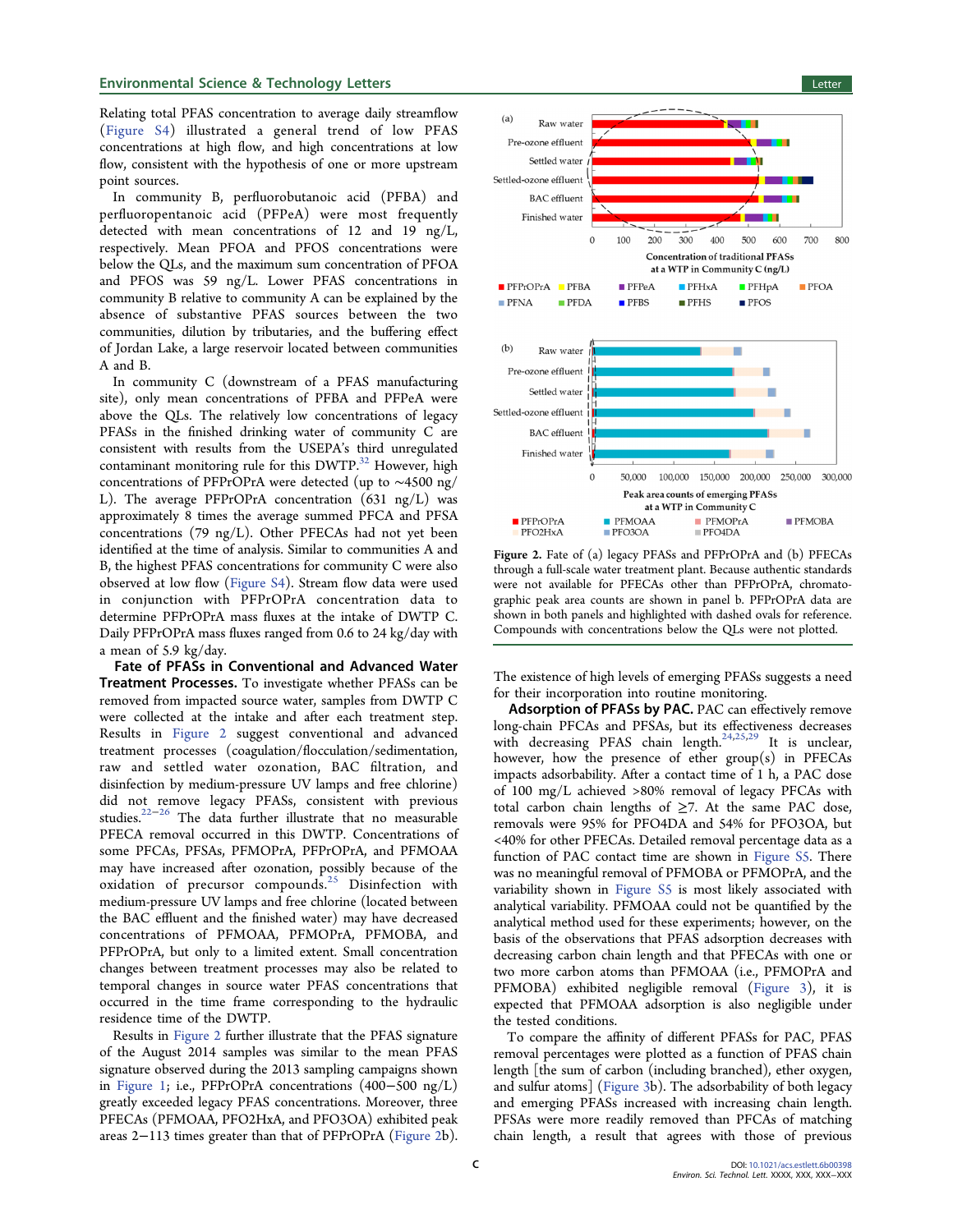

Figure 3. PFAS adsorption on PAC (a) at carbon doses of 30, 60, and 100 mg/L and (b) as a function of PFAS chain length. The PAC contact time in CFR water was 1 h. Legacy PFASs were spiked at ∼1000 ng/L, and the emerging PFASs were at ambient concentrations. Figures show average PFAS removal percentages, and error bars show one standard deviation of replicate experiments.

studies.<sup>24,25,29</sup> PFECAs exhibited adsorbabilities lower than those of PFCAs of the same chain length (e.g., PFMOBA < PFHxA), suggesting that the replacement of a  $CF_2$  group with an ether oxygen atom decreases the affinity of PFASs for PAC. However, the replacement of additional  $CF<sub>2</sub>$  groups with ether groups resulted in small or negligible affinity changes among the studied PFECAs (e.g., PFMOBA ∼ PFO2HxA, PFPrOPrA ~ PFO3OA). Alternatively, if only the number of perfluorinated carbons were considered as a basis of comparing adsorbability, the interpretation would be different. In that case, with the same number of perfluorinated carbons, PFCAs have an affinity for PAC higher than that of monoether PFECAs (e.g., PFPeA > PFMOBA) but an affinity lower than that of multi-ether PFECAs (e.g., PFPeA < PFO3OA).

To the best of our knowledge, this is the first paper reporting the behavior of recently identified PFECAs in water treatment processes. We show that PFECAs dominated the PFAS signature in a drinking water source downstream of a fluorochemical manufacturer and that PFECA removal by many conventional and advanced treatment processes was negligible. Our adsorption data further show that PFPrOPrA ("GenX") is less adsorbable than PFOA, which it is replacing. Thus, PFPrOPrA presents a greater drinking water treatment challenge than PFOA does. The detection of potentially high levels of PFECAs, the continued presence of high levels of legacy PFASs, and the difficulty of effectively removing legacy PFASs and PFECAs with many water treatment processes suggest the need for broader discharge control and contaminant monitoring.

## ■ ASSOCIATED CONTENT

### **6** Supporting Information

The Supporting Information is available free of charge on the ACS Publications website at DOI: 10.1021/acs.estlett.6b00398.

Six tables, five figures, information about PFASs, analytical methods, and detailed results (PDF)

#### ■ AUTHOR INFORMATION

#### Corresponding Author

\*E-mail: msun8@uncc.edu. Phone: 704-687-1723.

#### ORCID<sup>®</sup>

Mei Sun: 0000-0001-5854-9862

#### **Notes**

The views expressed in this article are those of the authors and do not necessarily represent the views or policies of the USEPA.

The authors declare no competing financial interest.

#### ■ ACKNOWLEDGMENTS

This research was supported by the National Science Foundation (Grant 1550222), the Water Research Foundation (Project 4344), and the North Carolina Urban Water Consortium.

## ■ REFERENCES

(1) Hu, X. C.; Andrews, D. Q.; Lindstrom, A. B.; Bruton, T. A.; Schaider, L. A.; Grandjean, P.; Lohmann, R.; Carignan, C. C.; Blum, A.; Balan, S. A.; et al. Detection of poly- and perfluoroalkyl substances (PFASs) in U.S. drinking water linked to industrial sites, military fire training areas, and wastewater treatment plants. Environ. Sci. Technol. Lett. 2016, 3 (10), 344−350.